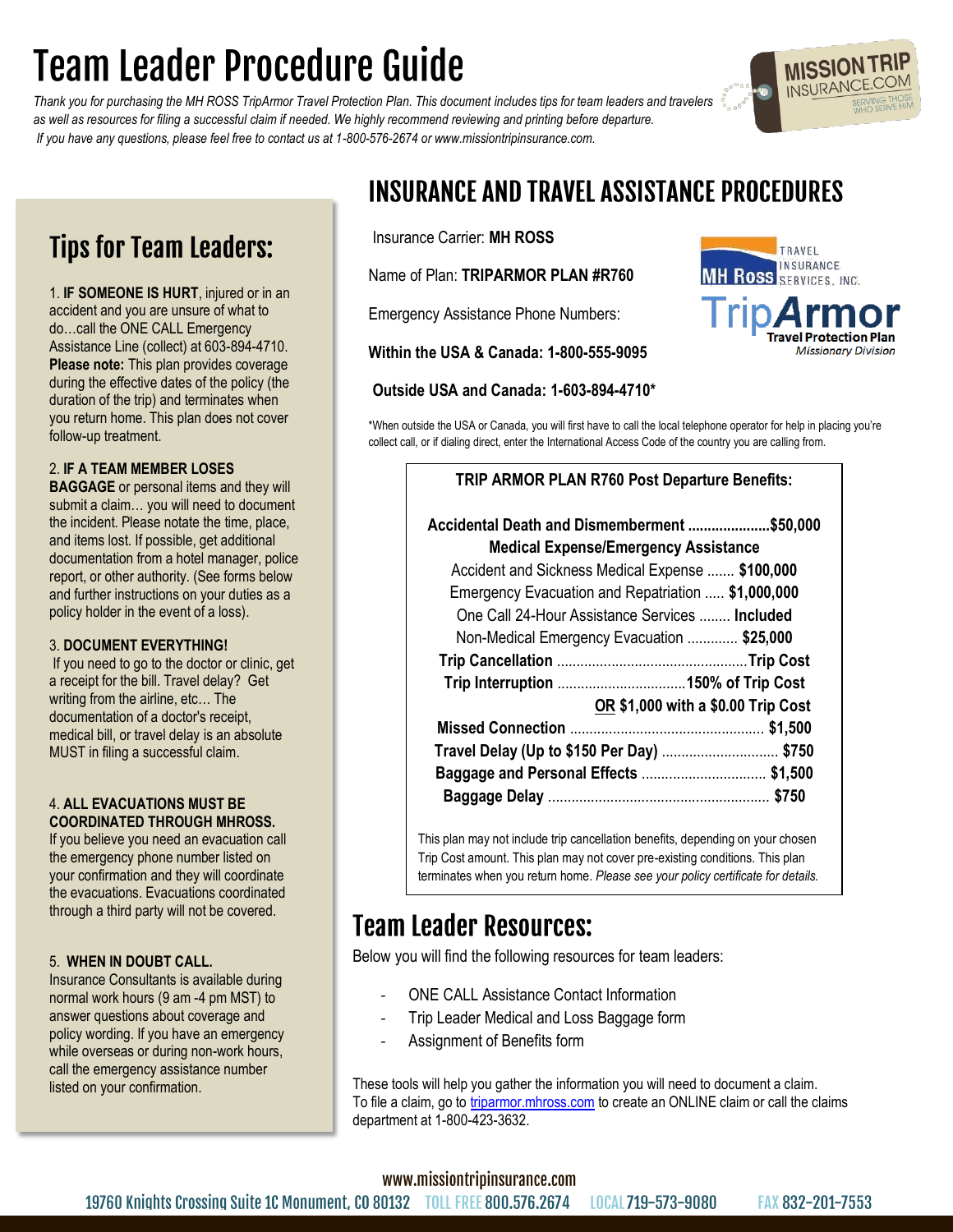### **One Call Worldwide Travel Services Network**

Medical Assistance - Our multi-lingual professionals are available 24 hours a day to provide help, advice and referrals for medical emergencies. We will help you locate local physicians, dentists, or medical facilities.

Medical Consultation and Monitoring-If you are hospitalized, we will contact you and your treating physician to monitor your condition to assure you are receiving appropriate care and assess the need for further assistance. We will also contact vour personal physician and family at home when necessary or requested to keep them informed of your situation.

Medical Evacuation - When medically necessary, we will arrange and pay for appropriate transportation, including an escort, if required, to a suitable hospital, treatment facility or home. Payment for Medical Evacuation is available only for covered claims and up to the amount of coverage provided in the policy. All medical transportation services must be authorized and arranged by One Call. In the event of an unauthorized Medical Evacuation, reimbursement may be limited or coverage may be invalidated.

Emergency Medical Payments - We will assist you in the advancement of funds or quarantee payments (up to the policy limits) to a hospital or other medical provider, if required, to secure your admission, treatment or discharge.

Prescription Assistance - We will assist you with replacing medications that are lost, stolen or spoiled during your Trip, either locally or by special courier.

Repatriation of Remains - In the event of death while on a Trip, we will arrange for the preparation and transportation required to return your remains to your home.

24 Hour Legal Assistance - If while on your Trip you encounter legal problems, we will help you find a local legal advisor. If you are required to post bail or provide immediate payment of legal fees, we will assist you in arranging a funds transfer from family or friends.

Nurse Helpline - Registered nurses are available 24-Hours a day before and during your Trip to provide general health information, clinical assessment, and health counseling to give you assistance in making appropriate healthcare decisions.

While we strive to provide help and advice for problems encountered by travelers wherever or whenever they occur, situations may arise beyond our control when immediate resolution is not possible. We will make every reasonable effort to refer You to appropriate medical and legal providers, but neither the Insurer nor One Call Worldwide Travel Services Network, Inc. may be held responsible for the availability, quality or results of any medical treatment or Your failure to obtain medical treatment.

### **One Call Travel Solutions**

#### **24-Hour Worldwide Travel Services**

Message Services - We will transmit emergency messages to family, friends or business associates and let you know that the message has been received.

Language Interpretation Services - We provide interpretation services in major languages and will refer you to appropriate local services, if needed.

Emergency Cash Transfer - We will help arrange an emergency cash transfer (wire transfer, travelers checks, etc.) of your funds from home or from friends or family in medical or travel emergency situations where additional funds are required.

Pre-Trip Travel Services - We provide 24-Hour information. help and advice for your planned Trip such as: passport and visa information, requirements and replacement; travel health information or advisories: vaccine recommendations and requirements; government agency contact information (i.e. embassies, consulates, and other departments or agencies); weather and currency information.

Travel Document and Ticket Replacement - When important travel documents (such as passports and visas) are lost or stolen, we will help you to secure replacements. We will also help you when airline or other travel tickets are lost or stolen. We will assist you with reporting your loss, reissuing tickets and obtaining the money required for this purpose (you are responsible for providing the funds).

### **One Call Concierge Services**

- ٠ Restaurant, shopping, hotel recommendations/ reservations
- Local transport (rental car/limousine, etc.) information ٠ and reservations
- Sporting, theatre, night life and event information (sports scores, stock quotes, gift suggestions, etc.), recommendations and ticketing
- Golf course information, referrals, recommendations and tee times
- Tracking and assisting with the return of lost or delayed baggage

#### **ACCESS YOUR MEDICAL RECORDS ONLINE**

With our exclusive Free Global Xpi Service, you can assure that your important medical records are available to you or any Physician chosen by you, at any time, anywhere in the world, quickly, wherever there is internet access available. Register at www.globalxpi.com or call, toll free:

1-800-379-9887 Use Program Code R760 These Services are Provided by: Global Xpi, Inc.

#### **Business Services**

- emergency correspondence and business communication assistance
- assistance with locating available business services such ٠ as: express/overnight delivery sites, internet cafes, print/ copy services
- $\bullet$ assistance with or arrangements for telephone and web conferencing
- emergency messaging to customers, associates, and others (phone, fax, e-mail, text, etc.)
- real time weather, travel delay and flight status information
- worldwide business directory service for equipment repair/replacement, warranty service, etc.
- emergency travel arrangements

#### **CONTACTING ONE CALL'S 24-HOUR SERVICE CENTER**

When outside the USA or Canada, call us collect through a local operator (you will first have to enter the International Access Code of the country you are calling from). Within<br>the USA or Canada, use the toll free number.

Within U.S.A. & Canada **Outside U.S.A. & Canada** 1-603-894-4710 1-800-555-9095

#### **YOUR PLAN NUMBER: R760**

The 24-Hour Assistance Services are provided by: One Call Worldwide Travel Services Network, Inc.

All ONE CALL Travel Assistance Services are included with the TripArmor travel protection plan. There are charges with some services.

\*\*\* ALL MEDICAL AND NON-MEDICAL EVACUATIONS **MUST BE COORDINATED THROUGH THE ONE CALL WORLDWIDE TRAVEL SERVICES NETWORK\*\*\*** 

#### **Questions about coverage?** Contact:

**Lynette Rempel for Craig Robinson Managing General Agent** 19760 Knights Crossing Monument. CO 80132 Toll Free: 800-576-2674 Local: 719-573-9080 email: lynette@missiontripinsurance.com www.missiontripinsurance.com

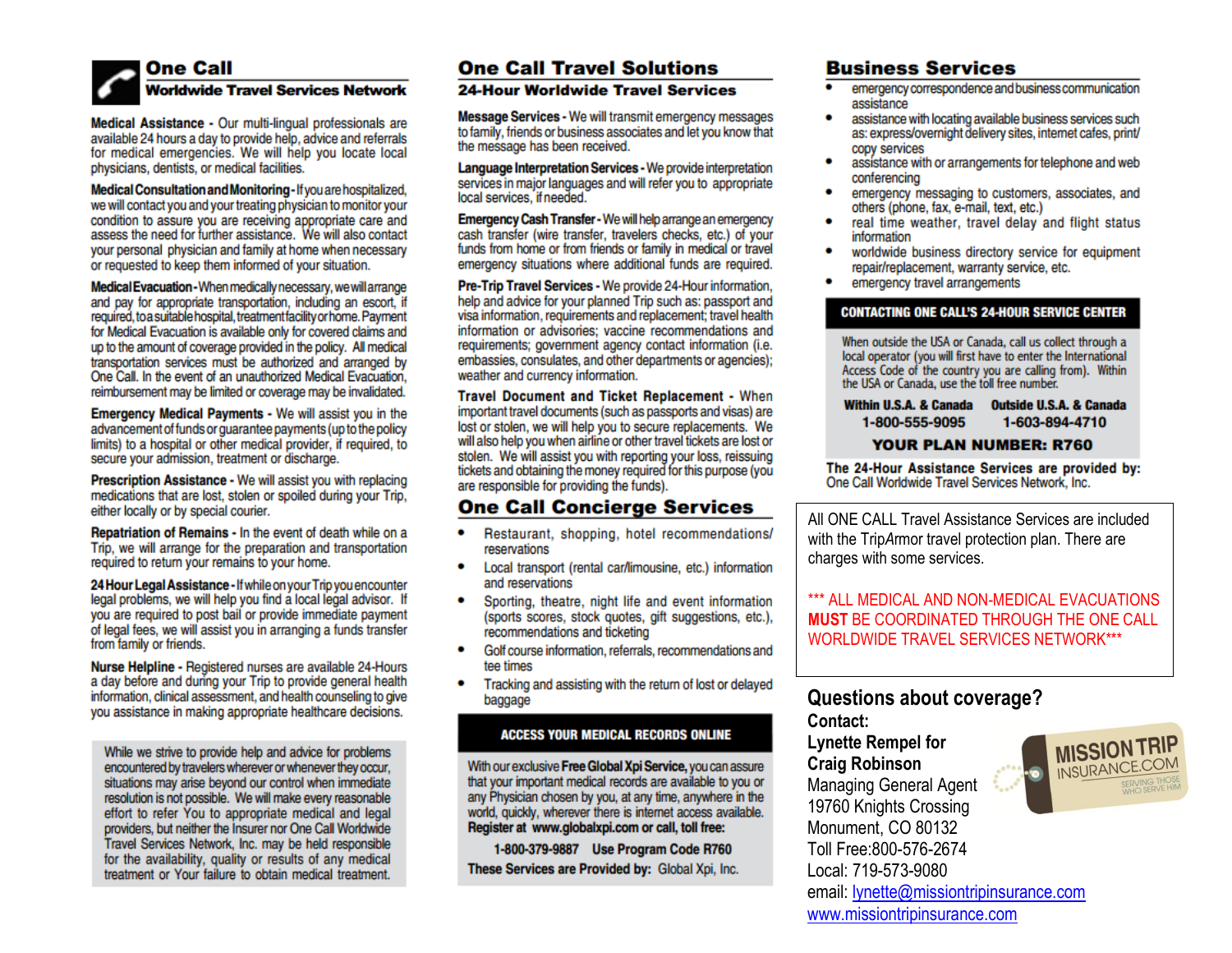### **Trip Leader Medical and Loss Baggage Form**

**This is not a claim form.** The purpose of this form is to gather information that will help you and the Trip Guest process a successful claim when you get back to the states. **Remember documentation is crucial to a successful claim.** You may want to take several copies with you.

\*If someone will be submitting a medical claim, they will want to attach copies of itemized bills/or statements from medical providers for services rendered in connection with the claim. The information must include date of service, the service rendered, the charge for each service and the diagnosis. This insurance plan is in excess of other group, government or blanket health or accident insurance or assistance plan. Submission must be first made to such carriers.

| <b>Medical Incident</b>                                                                                       |                                                                                                                                                                                                                                                                                                                                                                                                                                                                               |  |
|---------------------------------------------------------------------------------------------------------------|-------------------------------------------------------------------------------------------------------------------------------------------------------------------------------------------------------------------------------------------------------------------------------------------------------------------------------------------------------------------------------------------------------------------------------------------------------------------------------|--|
|                                                                                                               |                                                                                                                                                                                                                                                                                                                                                                                                                                                                               |  |
|                                                                                                               |                                                                                                                                                                                                                                                                                                                                                                                                                                                                               |  |
|                                                                                                               |                                                                                                                                                                                                                                                                                                                                                                                                                                                                               |  |
|                                                                                                               |                                                                                                                                                                                                                                                                                                                                                                                                                                                                               |  |
|                                                                                                               |                                                                                                                                                                                                                                                                                                                                                                                                                                                                               |  |
| <b>Baggage and loss items</b>                                                                                 |                                                                                                                                                                                                                                                                                                                                                                                                                                                                               |  |
| payment or claim denial from first party to substantiate their claim.                                         | If the loss or damage to your property occurred while in the care of a public carrier (airline, busline, taxi, ship, etc) or other responsible party (hotel,<br>restaurant, etc), you must notify and file a claim with such responsible party for loss or damage first. Once an evidence of payment, claim denial or<br>other disposition from the responsible party is received then you may file a claim with MH Ross for the remaining amount. MH Ross will request proof |  |
|                                                                                                               |                                                                                                                                                                                                                                                                                                                                                                                                                                                                               |  |
|                                                                                                               |                                                                                                                                                                                                                                                                                                                                                                                                                                                                               |  |
|                                                                                                               |                                                                                                                                                                                                                                                                                                                                                                                                                                                                               |  |
| Date you filed claim with Responsible Party:<br>Date you received evidence or payment or claim denial: ______ |                                                                                                                                                                                                                                                                                                                                                                                                                                                                               |  |
| <b>Baggage Delay</b>                                                                                          |                                                                                                                                                                                                                                                                                                                                                                                                                                                                               |  |
|                                                                                                               |                                                                                                                                                                                                                                                                                                                                                                                                                                                                               |  |
|                                                                                                               |                                                                                                                                                                                                                                                                                                                                                                                                                                                                               |  |
|                                                                                                               |                                                                                                                                                                                                                                                                                                                                                                                                                                                                               |  |
|                                                                                                               | *Remember to tell team members to keep invoices and receipts from the doctor, any hospital bills, prescriptions, or any other                                                                                                                                                                                                                                                                                                                                                 |  |

**Remember to keep receipts!! And if you have any questions about what documentation you should be collecting, call the 24/7 ONE CALL Assist line or MH Ross Customer Service at 1-800-423-3632.**